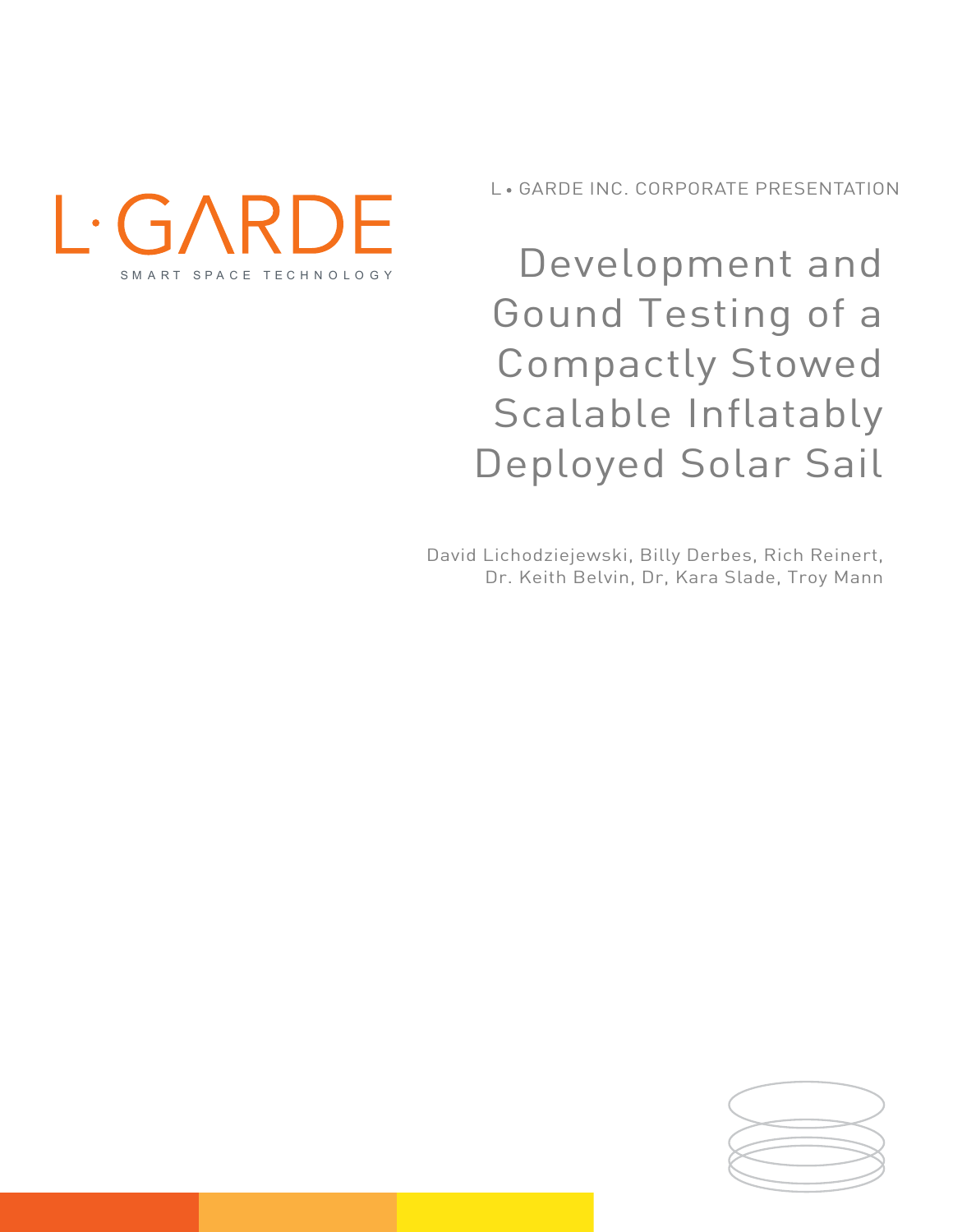# **DEVELOPMENT AND GROUND TESTING OF A COMPACTLY STOWED SCALABLE INFLATABLY DEPLOYED SOLAR SAIL**

David Lichodziejewski‡, Billy Derbès† L'Garde, Inc.

> Rich Reinert Ball Aerospace

Dr. Keith Belvin, Dr. Kara Slade, Troy Mann NASA Langley Research Center

## **Abstract**

Solar sails reflect photons streaming from the sun and transfer momentum to the sail. The thrust, though small, is continuous and acts for the life of the mission without the need for propellant. Recent advances in materials and ultra-low mass gossamer structures have enabled a host of useful missions utilizing solar sail propulsion. The team of L'Garde, Jet Propulsion Laboratories, Ball Aerospace, and Langley Research Center, under the direction of the NASA In-Space Propulsion office, has been developing a scalable solar sail configuration to address NASA's future space propulsion needs. The baseline design currently in development and testing was optimized around the 1 AU solar sentinel mission. Featuring inflatably deployed sub- $T_g$  rigidized beam components, the 10,000 m<sup>2</sup> sail and support structure weighs only 47.5 kg, including margin, yielding an areal density of 4.8  $g/m^2$ . Striped sail architecture, net/membrane sail design, and L'Garde's conical boom deployment technique allows scalability without high mass penalties. This same structural concept can be scaled to meet and exceed the requirements of a number of other useful NASA missions.

This paper discusses the solar sail design and outlines the interim accomplishments to advance the technology readiness level (TRL) of the subsystem from 3 toward a technology readiness level of 6 in 2005. Under Phase 2 of the program many component test articles have been fabricated and tested successfully. Most notably an unprecedented section of the conically deployed rigidizable sail support beam, the heart of the inflatable rigidizable structure, has been deployed and tested in the NASA Goddard thermal vacuum chamber with good results. The development testing validated the beam packaging and deployment. The fabricated masses and structural test results of our beam components have met predictions and no changes to the mass estimates or design assumptions have been identified adding great credibility to the design. Several quadrants of the Mylar sail have also been fabricated and successfully deployed validating our design, manufacturing, and deployment techniques.

The team of L'Garde, Ball Aerospace, JPL, and LaRC has developed a highly scalable solar sail configuration to meet the in-space propulsive requirements of many of NASA's future missions, while dramatically lowering launch costs. Phase 2 of the program has seen much development and testing of this design validating design assumptions, mass estimates, and predicted mission scalability. Under Phase 3 the program will culminate in a vacuum deployment of a 20 m subscale test article at the NASA Glenn Plum Brook 30 m vacuum test facility to bring the TRL level as close to 6 as possible in 1 g. This focused program will pave the way for a flight experiment of this highly efficient space propulsion technology.

<sup>‡</sup>leo@lgarde.com, †billy@derbes.net, "Copyright 2004 by L'Garde Inc. Published by the American Institute of Aeronautics and Astronautics, Inc. with permission"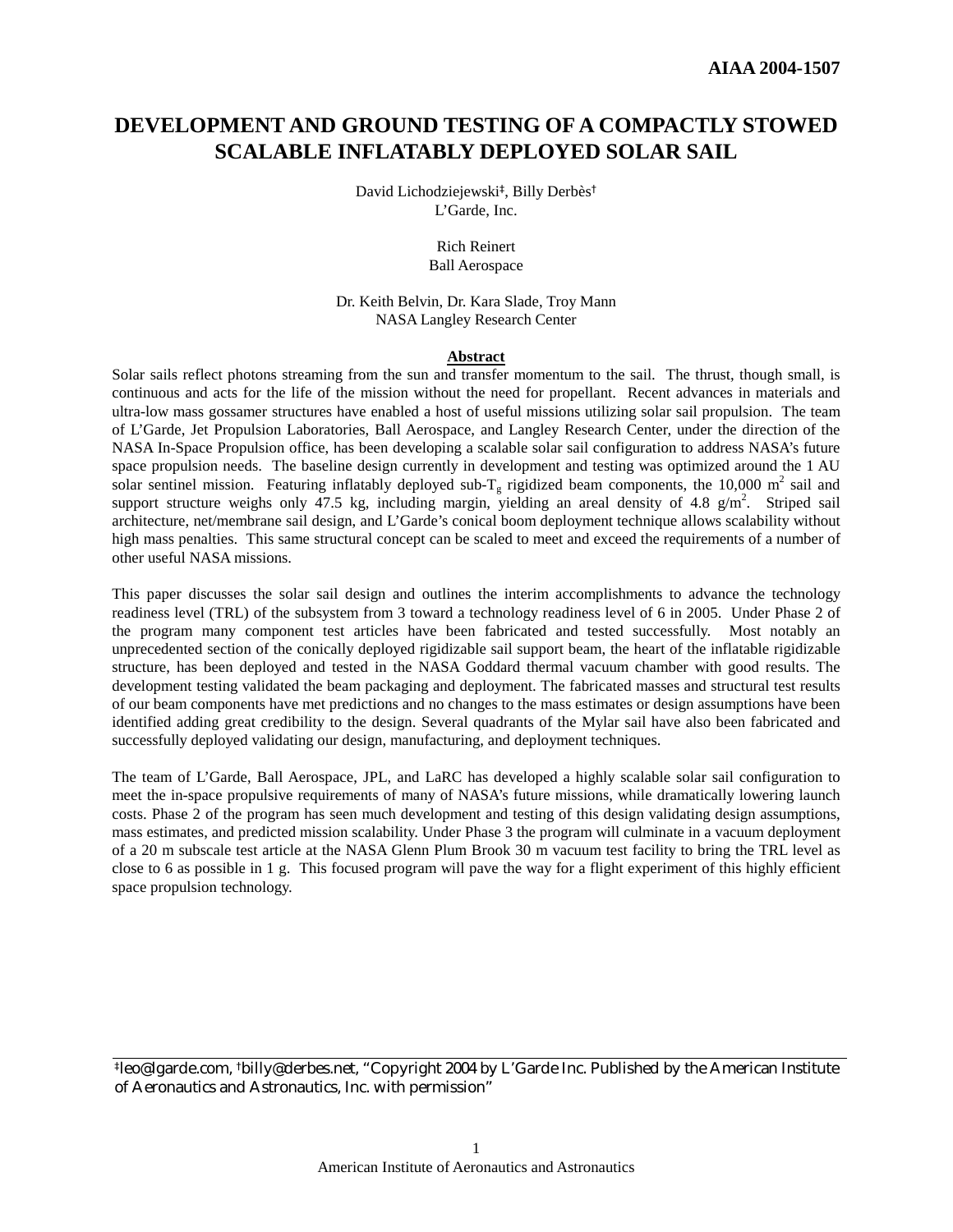

Figure 1. L'Garde's 100m ISP Solar Sail Design

## **Introduction**

Early in the program, with the support of NASA, potential solar sail missions were researched and a mission set of interest was developed. Relevant mission parameters and environs were identified and defined. These requirements were used to develop a solar sail design meeting and exceeding these requirements.(1) This design includes all elements required for power generation, communications, and navigation. An equipment list was generated, components selected, and mass properties developed. To enhance the flight performance of the concept, a carrier concept was developed to jettison all non-essential deployment-related components before the mission.

An important aspect of the Phase 1 effort was to generate a test plan to raise the TRL from 3 toward 6. A list of test articles was developed to validate section properties such as boom modulus, torsional stiffness, and deployability. Sail sections and quadrants have been fabricated for testing and validation. A 10 m subscale system test article will be fabricated for ground testing at L'Garde and will then undergo a vacuum deployment and structural test in NASA's Plum Brook 30 m thermal/vacuum test facility. Ultimately, a 20 m square test article will be built and tested again at NASA's Plum Brook 30 m thermal/vacuum test facility. This test, which will validate the sail system at space thermal and vacuum conditions, will bring the sail system toward TRL 6. Achieving a TRL level of 6 requires testing in a "relevant environment". Our tests will simulate space thermal, vacuum, and acceleration conditions but will still be conducted under an acceleration magnitude of 1 g. Despite offloading many issues related to the 1 g magnitude will remain after testing of this large and gossamer structure. As a result, achieving a full TRL of 6 on the ground will not be possible, however, we will come as close as possible in a ground testing environment.

# **Design Overview**

The baseline design is shown in Figure 1. This 100 m square configuration was optimized around the solar sentinel or sub L1 sun observation mission. $(2)(3)$  This solar sail mission utilizes thrust from the sun to descend below the L1 Lagrange point providing a vantage point closer to the sun yet remaining in the same orbital period as the Earth.(3) This same configuration can be used for a host of other missions with no or minimal modification other than geometric scaling.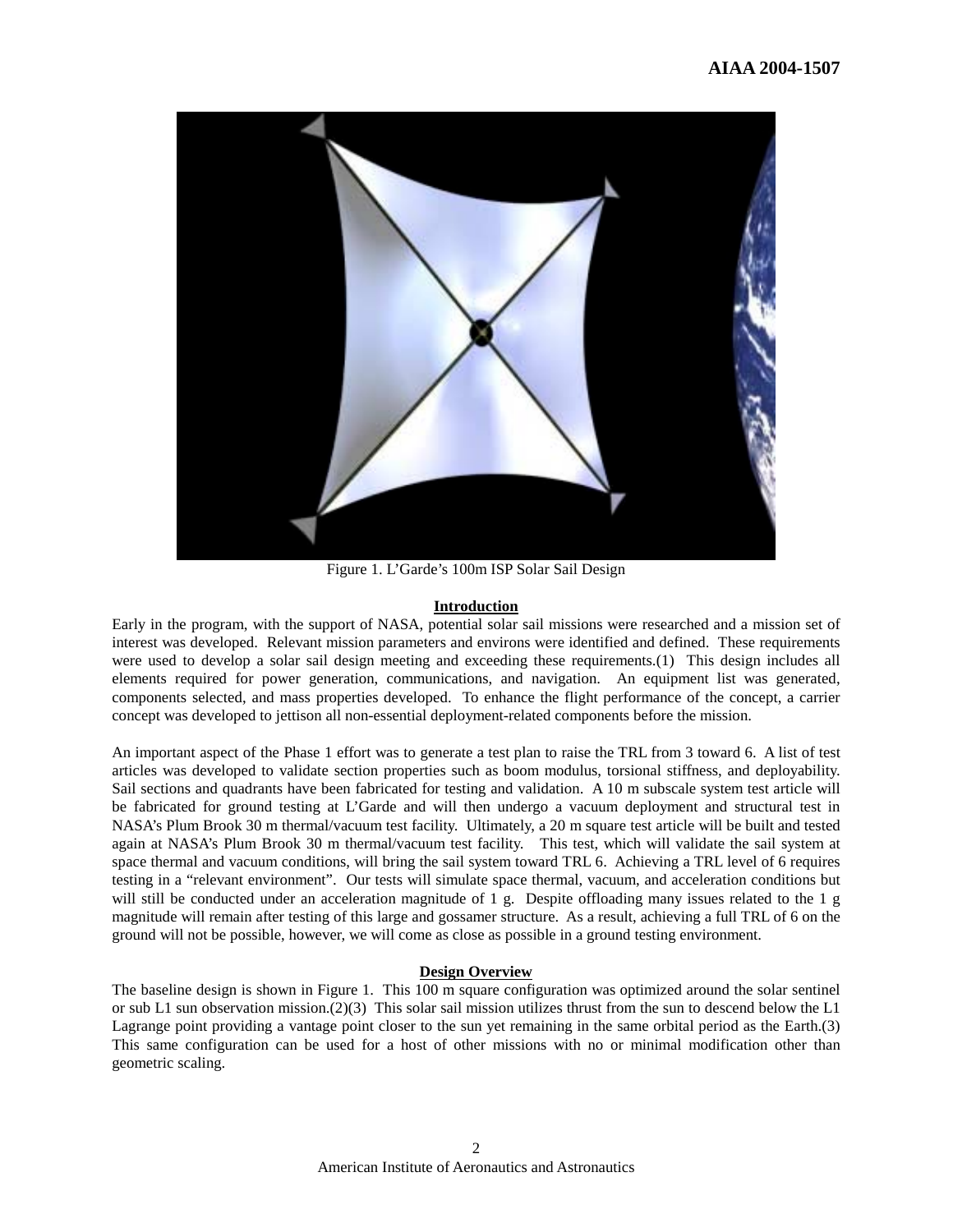#### Support Structure

Earlier solar design work at L'Garde showed that the sail suspension technique has a large impact on system mass and scalability. Several attachment techniques were reviewed (Figure 2) and the stripe architecture was selected as the most efficient.(8) To achieve the striped architecture the sail is attached periodically to the boom. The points for this attachment are readily provided by the innovative conical stowage and deployment technique, which will be described later. The compressive loads in the beam generated by the tension loads in the sail membrane are thus passed into the booms locally at these discrete locations instead of globally at the tips as in the other techniques. Instead of the booms having to withstand these compressive loads over long spans the loads are applied over much shorter distances. Thus the Euler or long column loads are greatly reduced. Further, as the structure is scaled up in size the overall boom length increases, normally requiring a much larger beam cross-section to resist buckling. However, for sails using striped architecture more attachments points can be incorporated mitigating the scaling penalty of Euler buckling. An additional advantage is that the out of plane solar flux bending moments in the beam are distributed, rather than concentrated at the tips.



#### Beam Design

The beam design is a combination of two elements. The inflatable sub- $T_g$  rigidizable boom, which forms the heart of the support system, and the sun side spreader system which reinforces the boom against the bending moment imparted by the solar flux on the sail membrane, Figure 3. Note that the mass optimized beam is reinforced only against the loads induced by the solar flux sail in the anti-sunward direction. This class of structure is called a Proa structure. Should a reverse loading condition be required an anti-sun side spreader system could be incorporated but would add additional mass.



Figure 3. Solar Sail Beam

## *Semi-Monocoque Boom Design*

The booms are designed in a semi-monocoque configuration. High modulus fibers are oriented as shown in a boom built for Team Encounter (Figure 4, left side). The fibers are impregnated with a sub- $T_g$  resin to rigidize the structure after deployment (this is described in the sub- $T_g$  section). Longitudinal uni-directional fibers are oriented to absorb the compressive loads in the booms, while the lateral fibers absorb the inflation loads and stabilize the longitudinal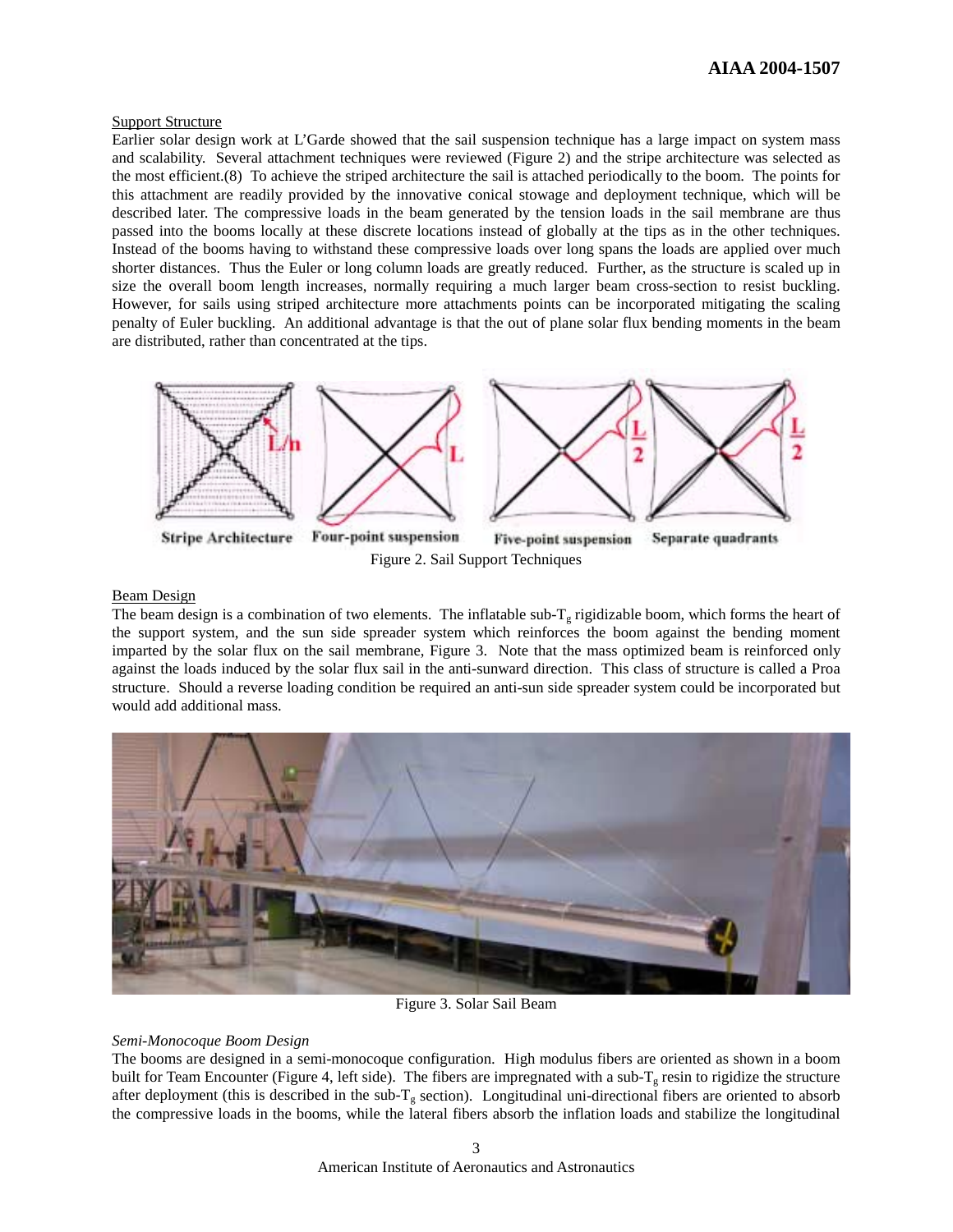fibers and the cross section. And the external layer doubles as a bladder and shear web. These lateral fibers provide the burst margin required for deployment contingencies.

Figure 4. Boom and Spreader Close-up

The thin walled boom absorbs all of the longitudinal compressive loads in the beam structure. Thin walled booms are ideal in compression as they offer the largest sectional moment of inertia for a given amount of material. When utilized in a truss such as the solar sail beam they offer the greatest resistance to Euler or long column buckling, consequently, the bay spacing or distance between spreaders is maximized keeping the mass as low as possible.

## *Spreader system*

Low mass rigid rings are mounted periodically along the boom. They serve to stabilize the boom cross-section offering the greatest resistance to Euler buckling. They also provide a hard point for mounting of the spreader bars, (see figure 5, right side). Additionally, they provide an ideal hard point for mounting of the net/membrane attachment points. The spreader system incorporates a number of tension elements running along the boom. The anchor lines running from the spreader tips to the rings provide a shear component transmitting bending loads. The longeron lines running along the spreader tips provide a large moment of inertia to the truss to resist the bending generated by the solar flux. Finally the diagonals crossing over along alternating spreader tips increase the torsional stiffness of the truss while providing longitudinal redundancy in the lines in case one or more lines are severed.

## Conical Deployment

Figure 5 shows the conical boom packaging and deployment scheme developed for deployment control of the inflatable rigidizable support booms .(6) The technique uses a unique concentric packaging arrangement about the boom axis and provides a high degree of deployment control (patent pending). To deploy the conical boom, inflation gas is introduced at the base. The resulting deployment is smooth and predictable. Note that the boom is pressure stabilized during deployment and is able to withstand loads during extension.

A deployment sequence of a Team Encounter sail conical boom is shown in Figure 5 on the right. This deployment took place while the boom was floating in a water trough to simulate a 0 g deployment condition in. The deployment proceeded smoothly and in a linear, consistent, and predictable manner.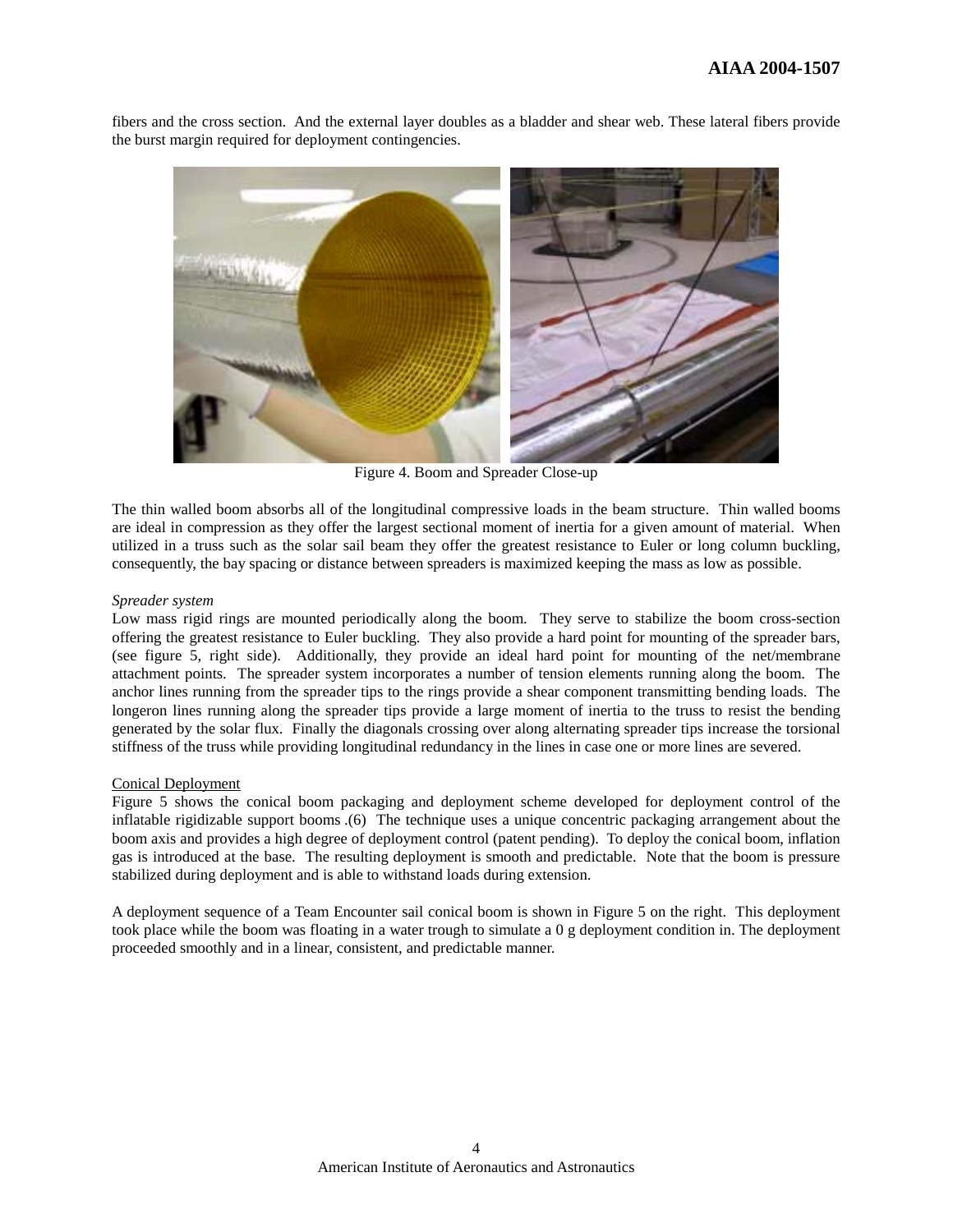

Figure 5. Conical Inflation Schematic and Sequence

## Sub-T<sub>o</sub> Rigidization

Sub- $T_g$  or cold rigidization takes advantage of the increase in modulus of certain materials below their glass transition temperature  $(T_g)$ .(6)(7) Sub-T<sub>g</sub> structures can be constructed for a variety of missions, from low Earth orbit (LEO) to deep space applications and this technique was selected to form the support structure for the sail.

A solar sail boom undergoing cold rigidization testing for Team Encounter is shown in Figure 6. The boom is housed in a foam test chamber. While not visible through the chamber walls, the position is indicted as shown. The arrows depict the positions and loading orientation of cables used to apply compressive loads to the boom. The cables simulate the static loading of the striped sail architecture after deployment and exposure to the solar flux. This strength is achieved by using the sub- $T_g$  resin at the expected space equilibrium temperatures.



Figure 6. Sub-Tg Solar Sail Boom Test

 $Sub-T<sub>g</sub>$  rigidizable structures are simple and reliable. They are completely passive and in general require no heaters or vents. However, since their rigidization depends on temperatures below their Tg, a thorough understanding of the thermal environment is required. If the deployed structure must endure large thermal excursions, it will be tailored to have a higher transition temperature and heaters may be required to "soften" the structure for deployment. Multilayer insulation (MLI) is required to mitigate the effects of on-orbit thermal gradients in any Euler-efficient compressive boom, and also serves to lower overall boom temperature, adding margin to sub- $T<sub>g</sub>$  rigidization. Thin heater lines are packaged along with the boom material when stowed, and double as actuator control lines during the mission. The heater wires deploy concurrently with the boom providing a heat source until the deployment sequence is complete. At this point they are turned off and the structure allowed to cool to equilibrium temperatures to rigidize. Note that only a small amount of power is required to maintain the boom temperature during deployment, these heaters are not required to initiate a reaction or maintain high temperatures for long periods as in the case of a thermoset material.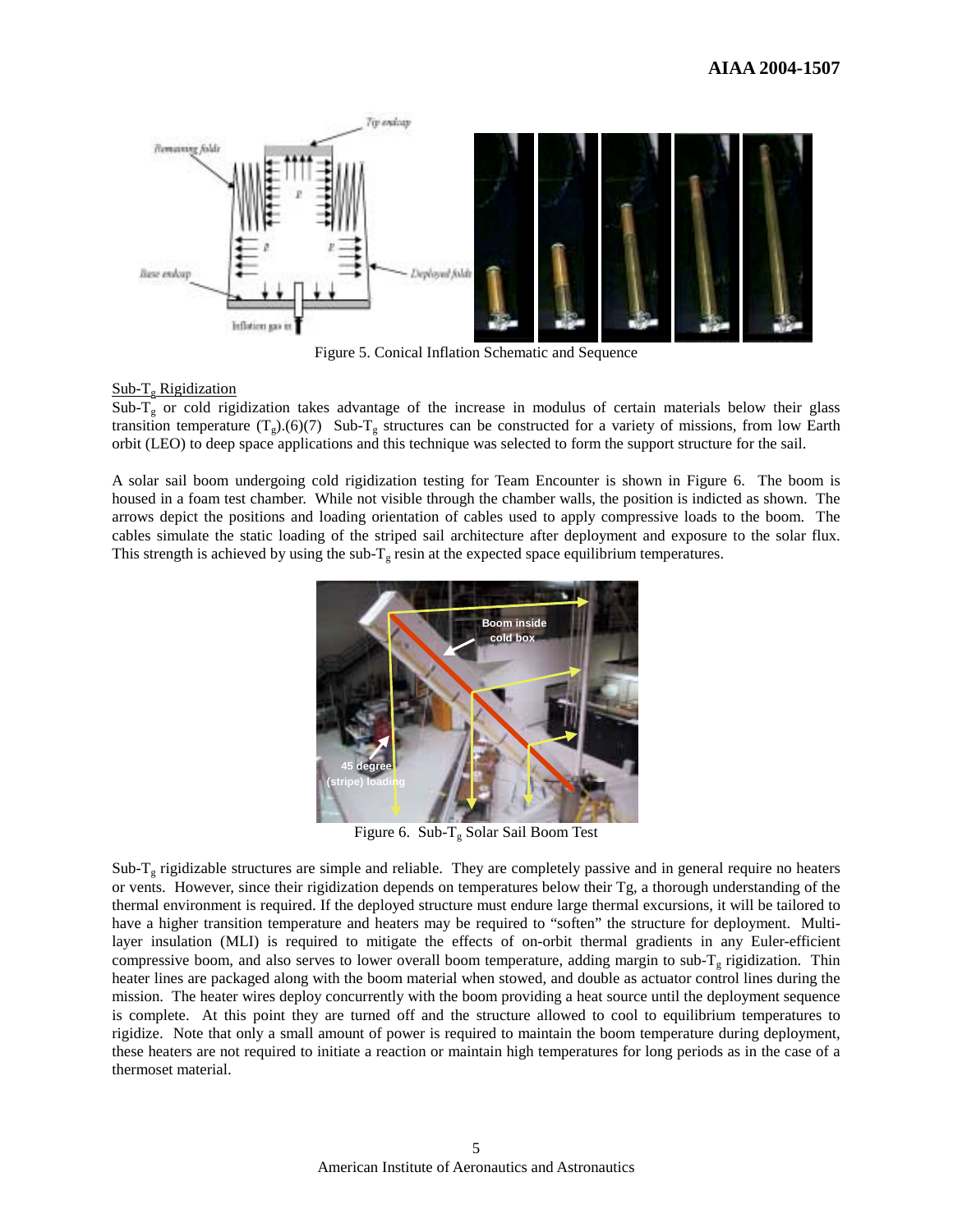## Net/Membrane Sail Design

An important element of the solar sail performance is the predictability and stability of the sail shape during the mission. Many parameters such as solar flux, CTE, asymmetry at attitude, and maneuvering loads can have a large effect on the sail shape during flight. L'Garde's innovative net/membrane sail design eliminates and minimizes many of these effects. The sail is a skeleton-skin structure incorporating chords supporting a Mylar sail. The chords are attached to opposite rings on a quadrant complementing the striped suspension technique. The sail membrane is oversized slightly in the stripe direction to absorb any membrane geometric changes without distorting the net shape. Additionally, the sail is oversized to allow a billow from net element to net element for thermal compliance. In this manner, it is the net, with a low effective CTE to match the surrounding structure that largely defines the on-orbit shape of the sail. A schematic of the net/membrane design is shown on the left in Figure 7, while a section of the 100 m sail is shown on the right.



Figure 7. Net/membrane sail

*Propulsive reflectivity* – Tests at L'Garde under the Encounter program have shown that surface wrinkles in the material have a very small effect on the overall propulsive effect of the sail. Conversely, tensioning the film to stress levels required to remove those wrinkles has a very large impact on the structural mass needed to provide those stresses. To achieve the lowest structural mass practical L'Garde accepts a low film stress in the sail membrane as the lowest mass solution.

*Low sail stress* – Sail stress loads are transferred through the sail material to the nearest net element that then transfer the load to the structure. Utilizing this method there are minimal stress concentrations in the sail and attach points. Low stress concentrations in the sail membrane have a host of benefits. Small holes and minor damage are far less likely to propagate and tear. Degradation in the film due to environmental effects such as particle radiation and UV are similarly less likely to result in a failure.

*Sun normal shape* – Sail shape determination and stability are critical to the performance and controllability of the sail. After all it is the sail shape that determines the thrust magnitude and direction. Additionally, sail billowing influences stability by offsetting the thrust "center of pressure" from the center of mass of the sailcraft. Unknowns in the sail shape translate directly to unknowns in trajectory, controllability, and stability. Deformations in sail shape through on-orbit loads or manufactured shape have only a local effect between net elements leaving the overall global shape of the sail as designed and very predictable.

*Asymmetry at attitude* – As the orientation of the sail to the sun line is vectored for trajectory control the solar loading on the sail becomes asymmetric. The force effects of locally changing sun orientation on the sail cause asymmetric billow and thermal gradients both effecting overall sail shape. Again, the net/membrane design serves to minimize these effects through a fixed net shape and thermal compliance making the overall sail shape, and hence the overall sailcraft stability and performance, more uniform and predictable.

*Scalability* – The shape distortions of a large simply supported sail scale directly with size. The unsupported regions between boundary conditions become very large. The net/membrane design however can improve in relation to the sail with larger scale. By keeping the net element geometric spacing constant with increasing aperture the unknown membrane effects diminish.

## Sail Material

Mylar has been selected for utilization as the sail membranes.(9) This material, used in the electronics industry, is low cost and readily available. Most importantly it is readily available in very low thicknesses. Since the film is a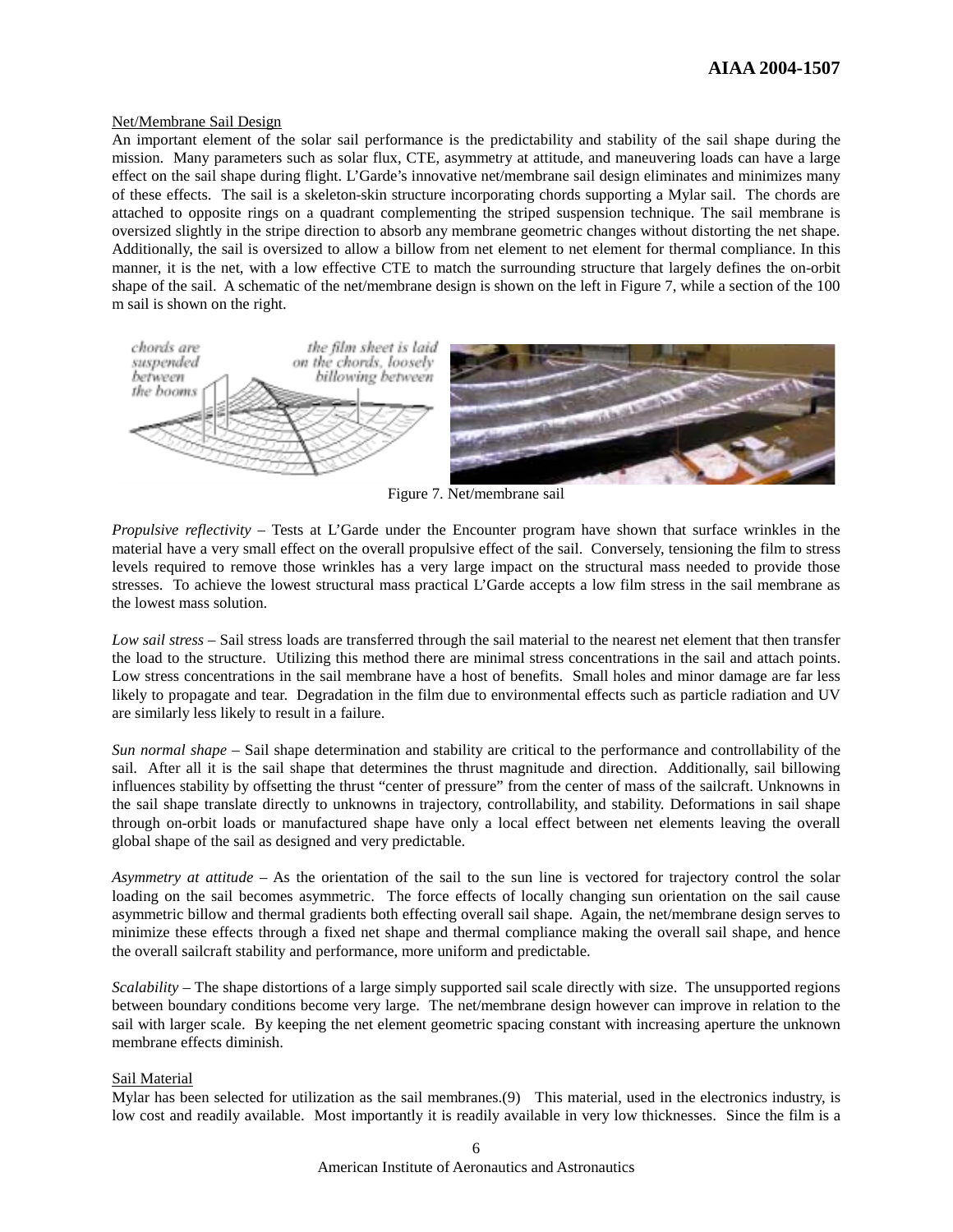major source of mass the thinner the material, the lighter the sail. No other materials are readily available in the thicknesses used in the solar sail membrane. An example of a sail fabricated with thin Mylar is shown in Figure 8. This sail was fabricated and tested for the Team Encounter program. The sail was deployed in the orientation to gravity shown demonstrating the feasibility of successful deployment of these films. Deployment in gravity is highly conservative and gives good confidence for deployment in 0 g.



Figure 8. Mylar Sail During Deployment Test

Test and analysis have been conducted to ensure Mylar is compatible with the space environment for the intended mission duration. Special coatings are utilized to maximize heat rejection to space, keeping the Mylar below its melting point in orbits as close as 0.25 AU from the sun. These coatings are concurrently optimized to shield the Mylar from the degrading effects of ultra-violet (UV) radiation. Tests and analysis have been conducted showing that even after exposure to the maximum expected particle radiation doses, the mechanical properties are ample to withstand the expected sail loading conditions. These specialized coatings, coupled with the low stress concentrations afforded by the striped sail architecture, and the low cost and high availability in low thicknesses, make Mylar an excellent choice for use as a solar sail membrane.

# Control System

L'Garde has reviewed many control system concepts during our solar sail development programs. The use of control vanes been selected after much research. These vanes, resembling one scaled quadrant of the solar sail, have been integrated onto the tips of our support beams to provide full 3-axis control (Figure 1). By articulating a small amount of reflective area near the boom tips, forces are generated large enough to control the sail orientation. Actuators mounted at the tips of the boom provide the torque required to rotate the vane. The vanes are rotated around the boom axis to vector thrust and when used in combination can provide sailcraft rotations in all 3 rotation axes. The vane booms utilize the same materials, structural concept, and deployment techniques as the main beams and thus enjoys the same deployment reliability and TRL level as the main beam technology. The vane support booms however do not require a spreader system as the supported vane aperture and subsequent solar loads are much lower.

*Propellantless* – The forces utilized by the control vanes to vector the sail orientation are provided by the sun and no additional expendable propellant is required. The electrical power for vane actuation is provided by a solar array already required for payload power. These actuators are very small and lightweight as the vane angular acceleration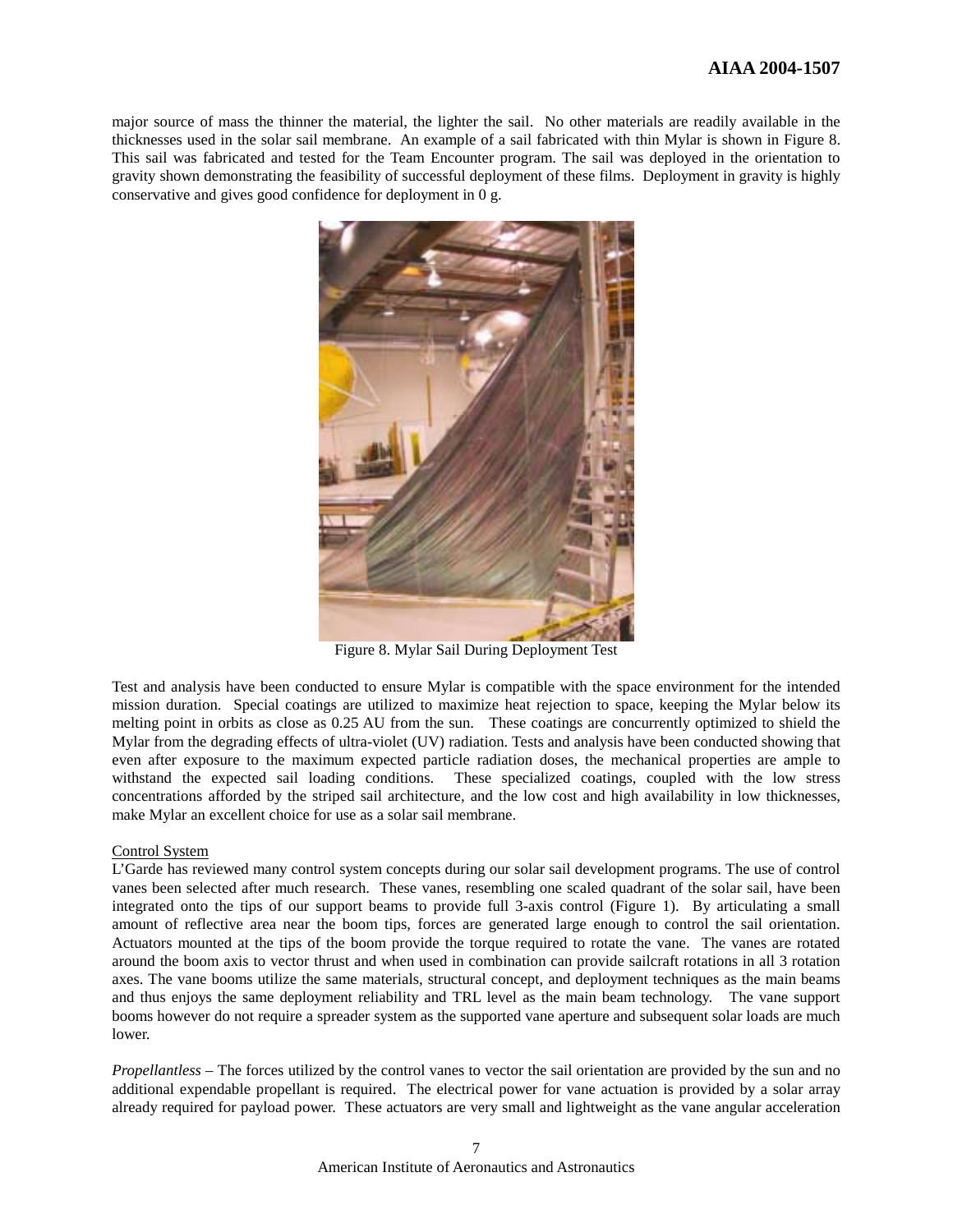rates required to adequately control the sailcraft are very low. The useful life of the sailcraft mission is thus greatly extended and will be limited only by system lifetime effects.

*Static Stability* – Operationally the vanes are canted away from the sun by 30° providing static stability in two axes. Provided disturbances are not high enough to overcome this stability, and depending on the failure mode of the control system, the sailcraft experiencing ACS outage will oscillate around the initial orientation until damped out by structural effects. This feature offers a powerful and built in sun-synchronous fail-safe mode should anomalies in control system operation be encountered.

*Fault Tolerant* – Should one of the vanes actuators experience an on-orbit failure full operation of the sail can still be retained using the remaining 3 vanes. The vane opposing the failed vane can be set to counteract the moments generated by the anomalous vane and the remaining two vanes to achieve full control, albeit at reduced rates.

*Trim Control* – The control vanes were sized to trim out sail optical or mechanical asymmetries. The current vane size was derived from the worst-case scenario of an entire outer stripe of a sail quadrant in a torn condition. This is a highly unlikely scenario as the sail membrane incorporates rip stop fibers. However, the baseline vane size would be enough to counteract these worst case asymmetries and still provide adequate control margins.

## System Stowage and Packaging

The Space Segment consists of all items released from the upper stage. This includes the sailcraft, shown on the top left of Figure 9, and the carrier shown toward the bottom. After deployment of the sail, the carrier is jettisoned to free the sailcraft from all non-flight required components and mass. The 50.0 kg payload envelope is visible toward the center of the sailcraft portion, and all of the spacecraft specific elements are shown toward the top of the configuration. The stowed solar arrays and communication antennas are visible toward the top.



Figure 9. Space Segment Integration

The space segment fits well inside of the Delta II payload fairing as shown in Figure 9. Using the DPAF, it is possible to fit two space segments on a single Delta II launch. However, the launch mass of the L'Garde solar sail at 232.9 kg greatly underutilizes the launch mass capabilities of the Delta II booster. The conical stowage and deployment technique allow the booms to be packaged in an even smaller footprint than shown by simply shortening the packaged length and stowing the material in a slightly larger boom diameter. In this way much more economical boosters could be utilized for a substantial cost savings to the program.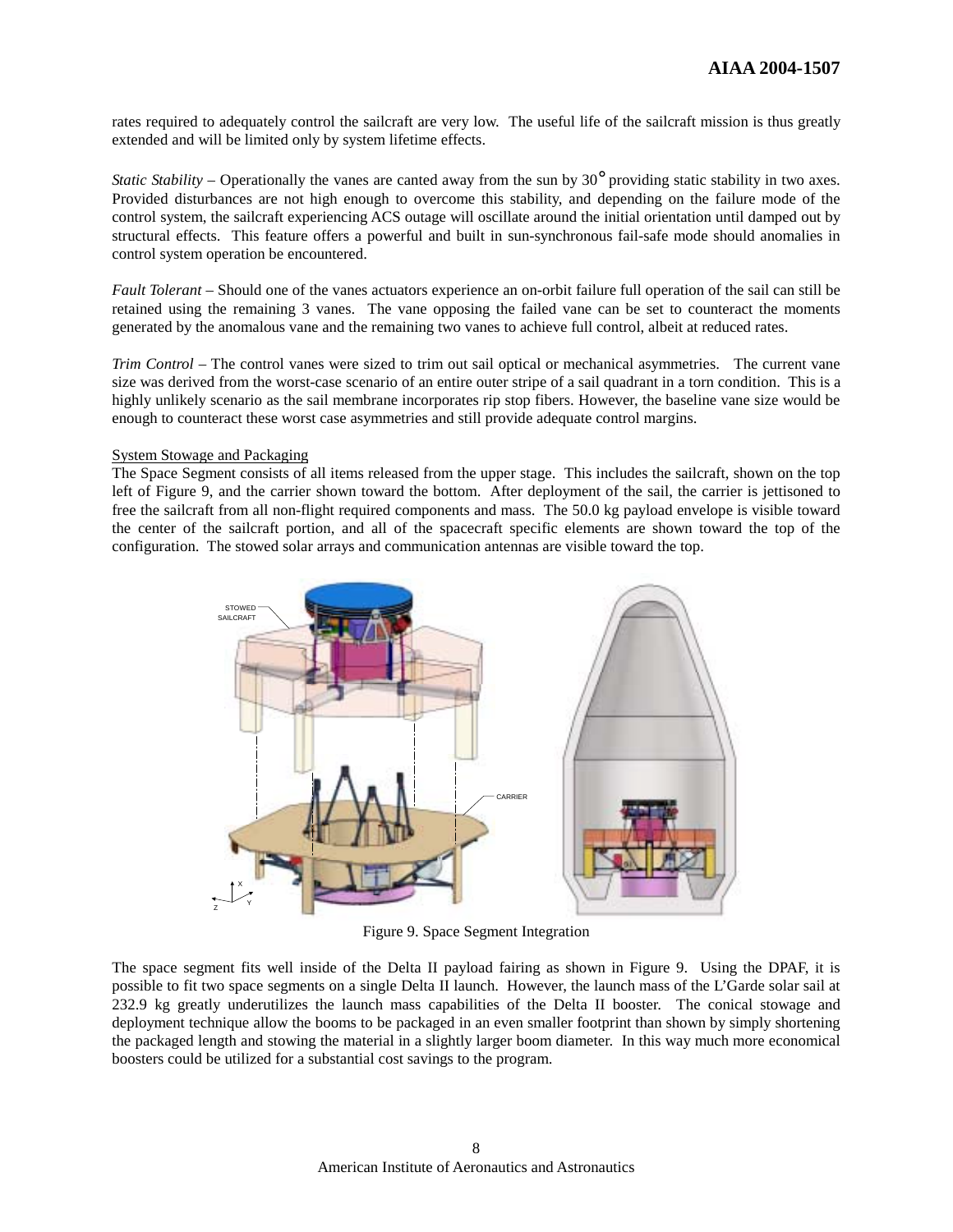#### **Deployment**

Once the Space Segment has successfully separated from the upper stage deployment can be initiated. Vane deployment is initiated by rotating the vane booms from their stowed position into proper position for deployment. The vane booms are deployed which tension the vane membranes into their deployed configuration, Figure 11, (a). Next, the spreader system, which has been pulled together for stowage, is released in preparation for deployment. The main boom deployment is initiated by introducing inflation pressure into the stowed booms. The booms simultaneously deploy the sails and the spreader system drawing the tension cables into position by deploying the rigid rings in a sequence, Figure 11, (b). An inflation control system carefully monitors the deployed length of each boom and modulates the amount of inflation gas introduced to each boom to ensure the deployment progresses symmetrically, Figure 11, (c). Once equilibrium temperature is achieved and the structure is fully rigidized, the carrier is released. (d). The sailcraft is now in its final configuration and providing thrust.



Figure 10. Sail Deployment Sequence (Courtesy Thomas Dynamics Modeling)

#### **Phase 2 Testing**

To raise the TRL level to 6 a solar sail system must be tested in a "relevant environment." To this end a series of test articles were planned that will raise the TRL to near 6 in 2005. We intend to simulate the vacuum and thermal environs of space during our tests but we are limited to testing terrestrially at 1 g. With a structure as large and gossamer as a solar sail, this 1 g limitation will always be a factor. Suspension techniques will be used to mitigate the effects of 1 g but issues will remain. An important aspect of the effort will be to carefully utilize the test results at 1 g to validate a series of finite element analysis (FEA) models. With these techniques, validated predictions of the structural performance of the solar sail configurations at 0 g will be generated. In this way we will raise the TRL as close to 6 as is possible on the ground, but we will not achieve all requirements for TRL 6, hence the TRL  $~\sim$ 6 designation.

The test plan is divided into 3 basic parts. Initially components of solar sail system were tested to validate material and section properties. Next, subsystems of the solar sail system were planned and executed. Finally, full solar sail subsystem tests are planned. Two tests will be conducted in the Plum Brook 30 m vacuum chamber, a 10 m system in 2004 and a 20 m system in 2005.

#### Component Tests

#### *Booms*

Several boom sections were fabricated for structural testing. An example is shown in Figure 11 mounted in L'Garde's thermal structural test fixture on the left, and in LaRC's thermal test fixture on the right. The chamber temperatures were maintained below the boom  $T<sub>g</sub>$  during the testing. Boom stiffness and buckling data were measured before and after conical packaging and deployment. The stiffness and buckling data from both test matched very well and the results exceeded the analytical predictions validating the design assumptions and safety factors.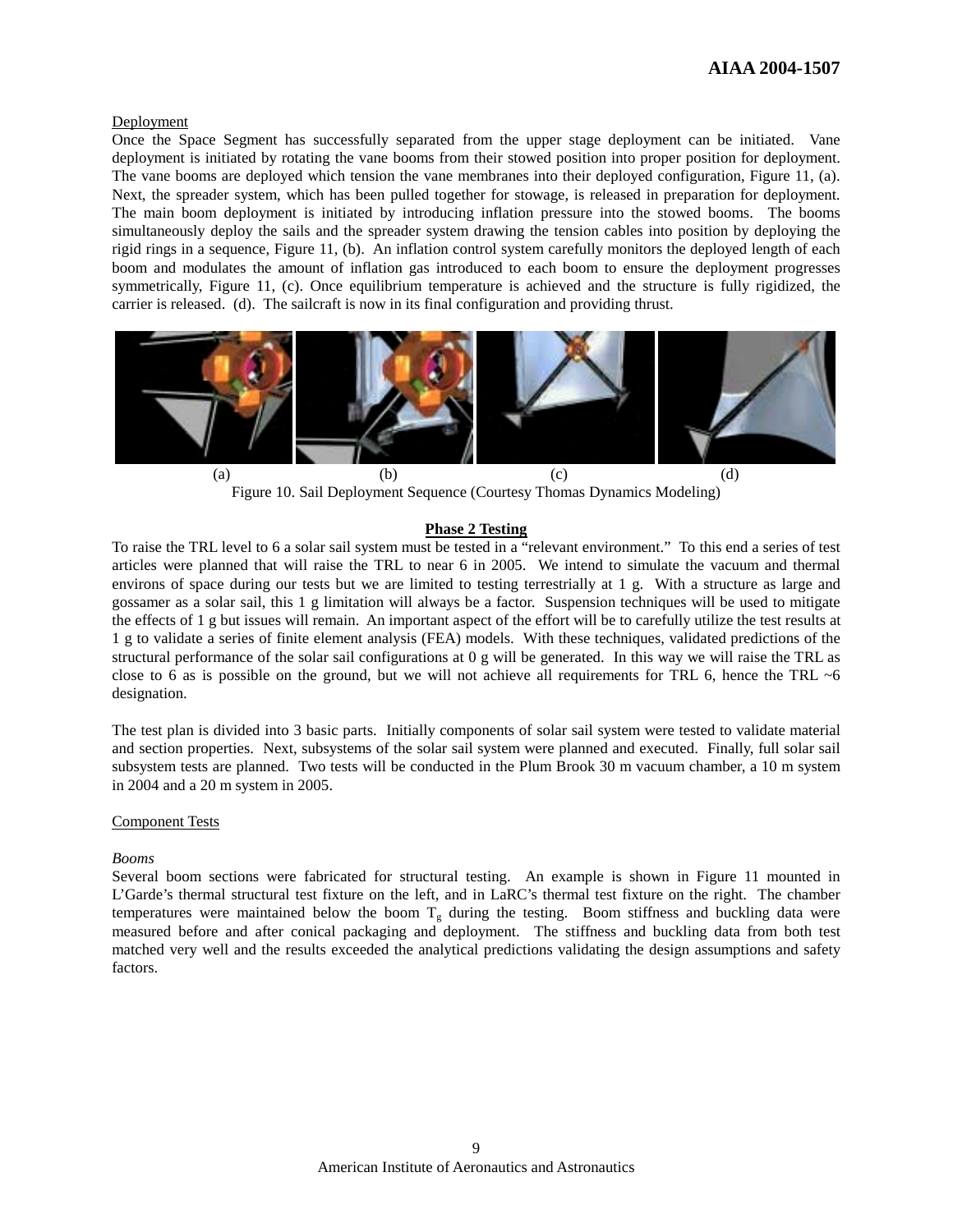

Figure 11. Boom Section Test, L'Garde Left, LaRC Right

## *Longer Boom*

A longer boom was fabricated and tested at LaRC's thermal test fixture, the fixture is shown on the left in Figure 12, and a boom close-up is shown on the right. The boom was tested at low temperatures and various loading conditions applied. Boom length deformations were measured using Linear Variable Displacement Transistors (LVDTs). Tests were run in this configuration to measure overall stiffness and buckling.



Figure 12. LaRC 3m Boom Cryogenic Test Fixture

Torsion and bending tests were carried out using a dynamic technique. An electromagnetic shaker was utilized to excite various structural dynamic modes in the boom, see Figure 13. The boom frequency response was measured and the parameters of interest discerned. Torsional and bending stiffness were measured and documented. The test results were used to validate and calibrate the concurrent FEA analysis discussed later in the document.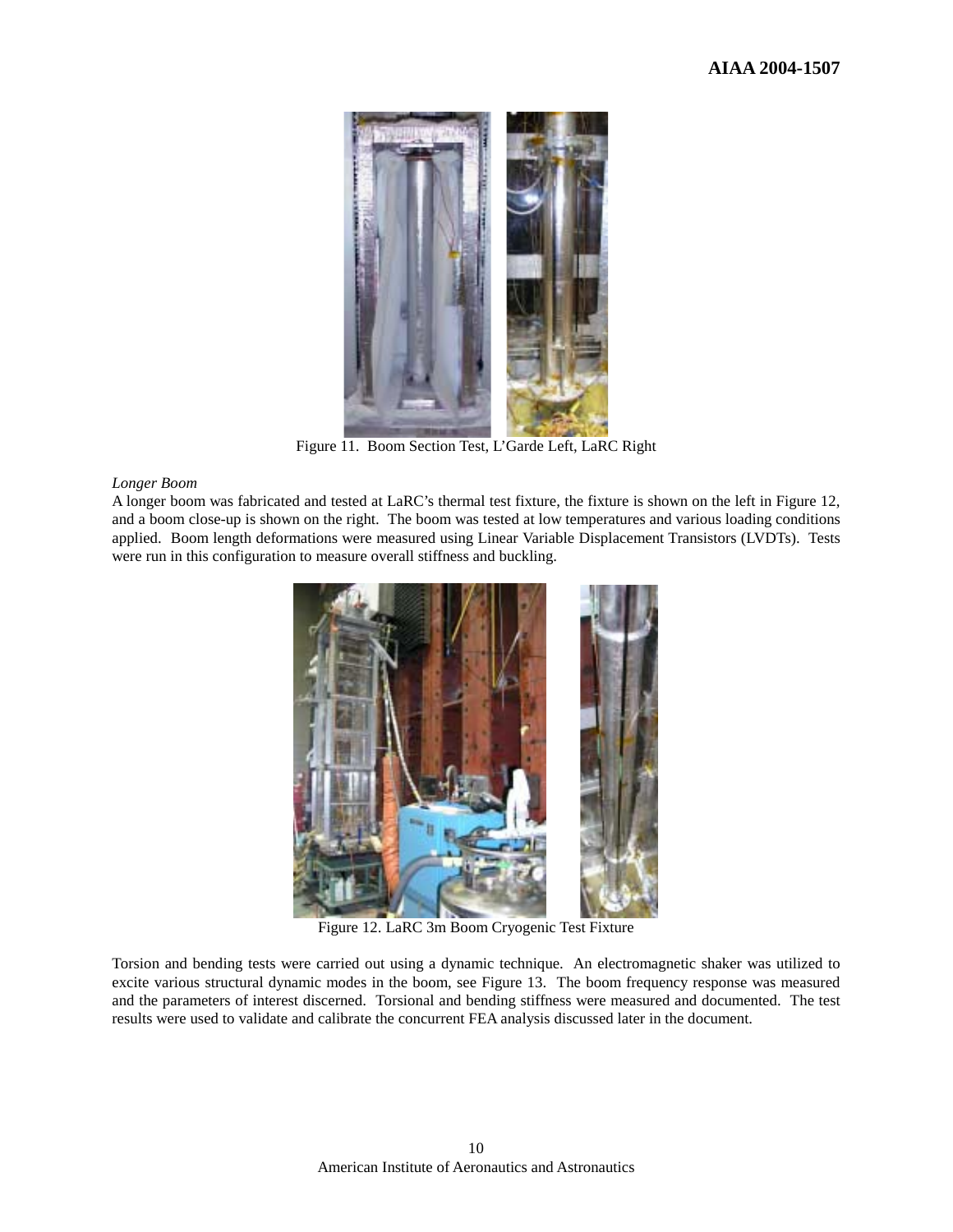

Figure 13. Dynamics Test Setup

## Subsystem Tests

## *Beam Ambient Deployment Test*

An ambient deployment on a section of solar sail beam was conducted in L'Garde's high bay. This was a very important test as it was the first time we deployed a conically stowed boom with spreader system attached. A sequence depicting the successful deployment is shown in Figure 14. The deployment was smooth and predictable, and with the exception of one line snag that required manual intervention, very successful. The source of this snag has since been eliminated. In order to simulate a 0 g environment the beam was supported at the ring locations by a truss system and sliding cars allowing the system to deploy.



Figure 14. Ambient Deployment Sequence

# *Beam Thermal Vacuum Deployment Tests*

The stowed beam was installed in Goddard's Thermal Vacuum Chamber in Virginia. For the deployment and subsequent beam testing we utilized a rough vacuum of 0.1 Torr and the temperatures in the chamber held at the operational temperatures of the sub- $T_g$  beam material inside the insulation layer. The structure was instrumented with an array of thermocouples, pressure gauges, photogrammetry targets, and cameras. Once the chamber pressure and temperature were achieved the first stage of the deployment was to activate the integrated heaters to bring the material temperature above its  $T_g$ . This was the first test of the integrated heater system, which performed as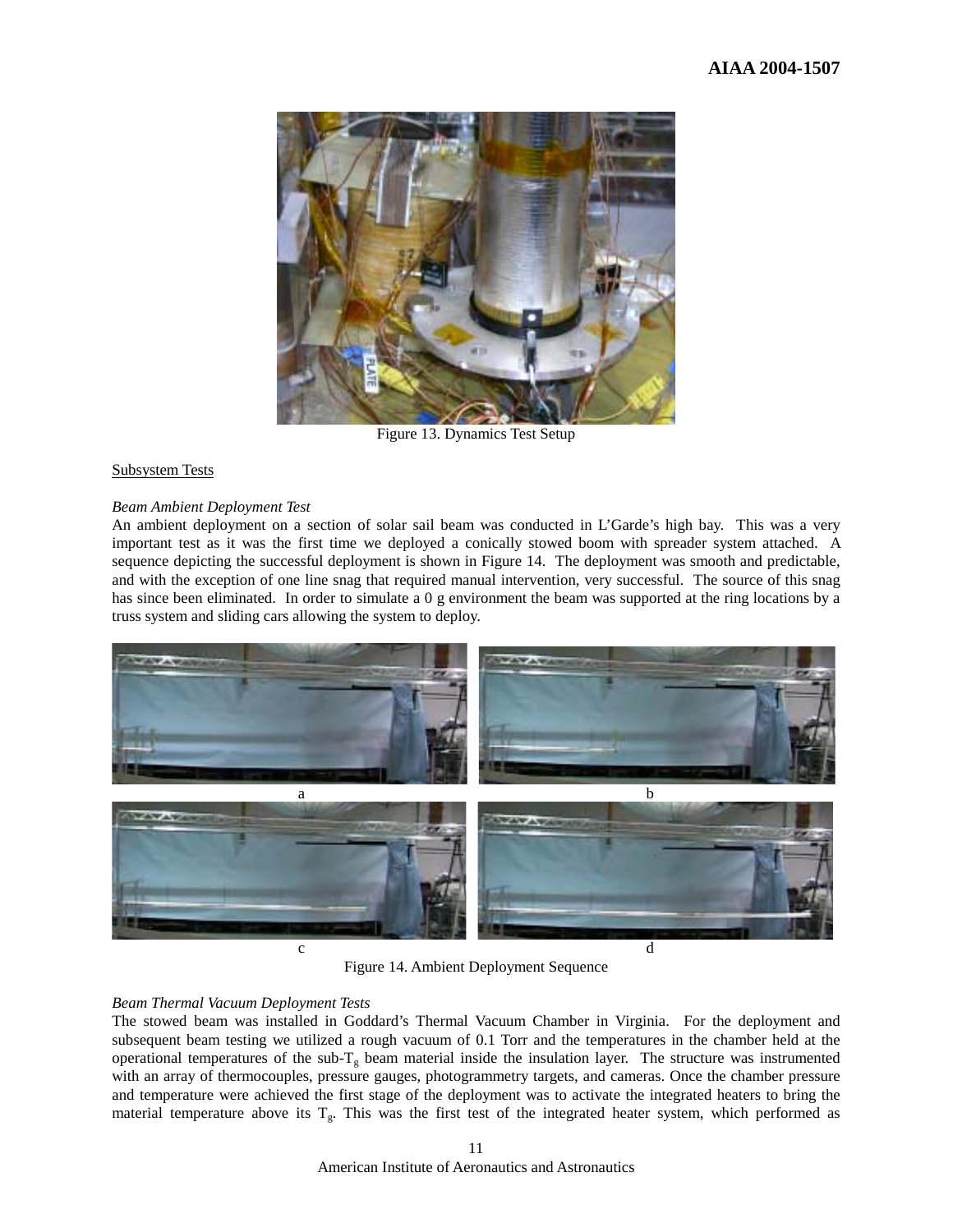designed. The deployment sequence took about 30 minutes. The beam is shown stowed on the left side of Figure 15, note that the spreader bars are already separated, when fully stowed the tips of the bars are brought together to further reduce the stowed volume and footprint. The boom after deployment is shown on the right side of Figure 15.



Figure 15. Beam Thermal Vacuum Deployment, Pre and Post-Deployment

Many aspects of the design were validated by this successful deployment. The heater system, which had heretofore never been tested in a thermal chamber functioned perfectly and remained functional and maintained the boom temperature above its  $T_g$  through the deployment. An innovative internal inflatable mandrel used for deployment control also functioned nominally.

# *Combined Loading/Bending Test*

A key goal of the Goddard thermal vacuum test was to demonstrate that our structure can withstand the loads imparted by the sails at a 1 AU solar flux condition with a significant safety factor. To this end a loading setup was devised that provides this condition, and further, simulates the loads seen at the base of a 100 m sail at operational loads, the highest loaded beam section of the configuration. To simulate this condition on the beam it was necessary to augment the loads on the structure to simulate the bending, compression, and shear imparted to the root section by the outboard sections of beam and sail. A diagram of this loading condition is shown in Figure 16.



Figure 16. Combined Loading Diagram and Chamber Test Setup

To impart this proper loading condition into the beam a novel apparatus was devised, first to offload the structure to simulate 0 g, and then to impart the operational 1 AU solar flux condition loads. This was accomplished first by "floating" the structure on balance beams to simulate the 0 g condition, and then by carefully applying loads by modifying the off loading masses, and imparting moments through moment bars. An overall view of this setup is shown in Figure 16. Additionally, Our LaRC teammates responsible for the test instrumentation provided a stepper motor and gauge setup that allowed us to impart a varying shear load to the boom during testing.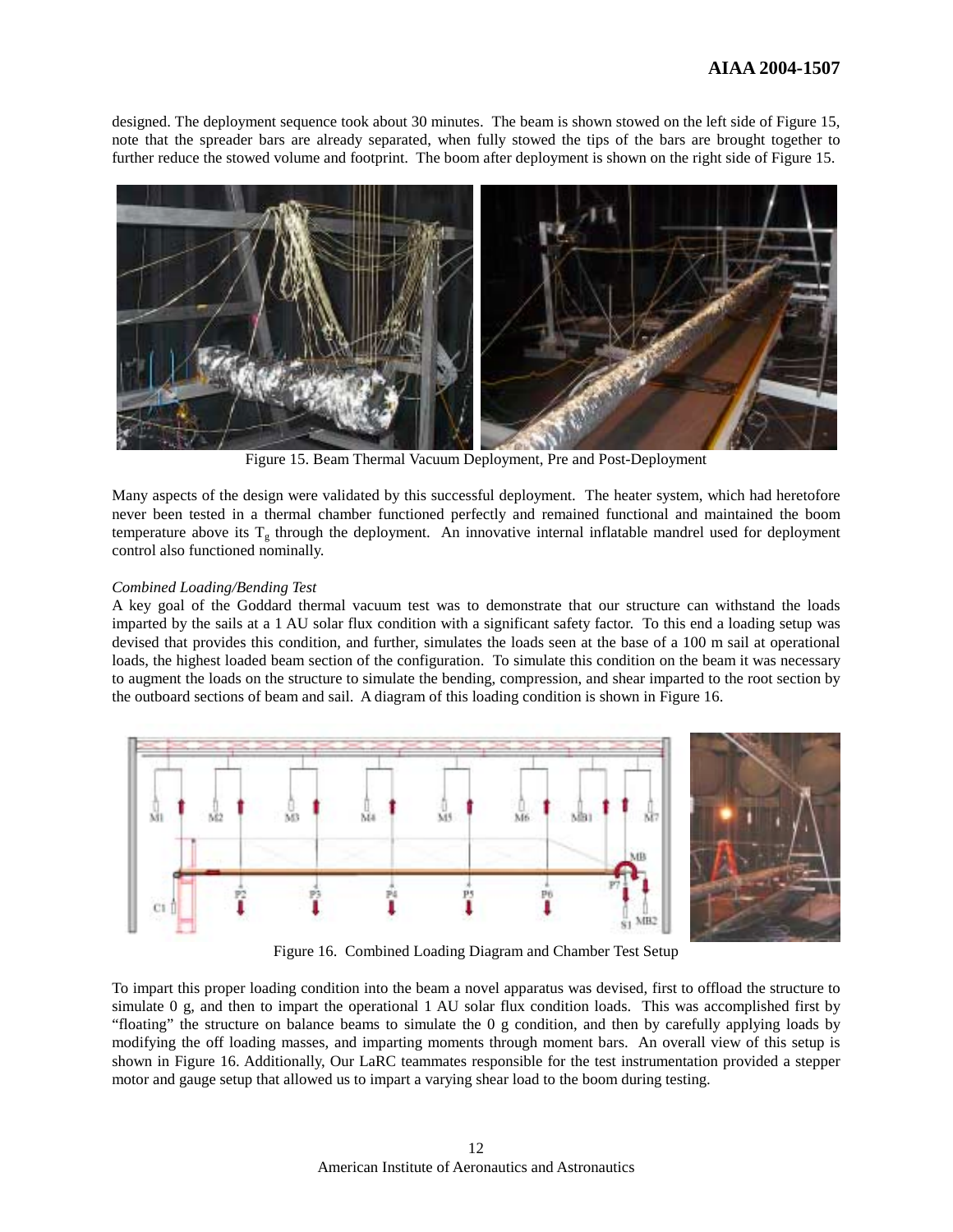The combined loading test was conducted with the chamber at 0.1 Torr, and at the operational temperature of the structure. At this point the internal pressure in the structure was vented, and loads were absorbed strictly by the sub-Tg rigidized beam material. The shear load was increased until the loads matched those of the center section of a 100 m sail operating at 1AU. The structure successfully demonstrated the ability to withstand those loads at operation conditions without buckling. Further, to validate the safety factor, the shear was increased until a 2x 1 AU solar flux equivalent stress condition was created at the beam base. Again the structure demonstrated that it can withstand the loads imparted by a 2x 1 AU solar flux condition without buckling. The test demonstrated a safety factor of greater than 2.0 at operational loadings in a relevant environment including a credible technique for offloading gravity.

## *Beam Torsion Test*

An important structural parameter, particularly in light of the tip vanes mounted at the ends of the beams is the torsional stiffness of the beam. The ability of the beams to withstand torsion will dictate the accelerations that can be applied to the vanes for effective stability and control, though remember these rates are very small. This setup utilized the stepper motor and strain gauge to apply a load to a moment bar mounted to the end of the beam. By using a series of balance beams the applied load was divided in two, one side was applied in the upward direction, while the other was applied in the downward direction. In this way a pure torsion was introduced to the beam without causing any bending or translation. The test was conducted in vacuum at an operational equilibrium temperature to assure proper structural rigidization and material stiffness. The results of this testing matched predictions and validated the FEA analysis.

## *Dynamics Testing*

Dynamics testing of the beam was conducted to research the natural frequencies of the beam and to prepare and exercise techniques for more rigorous tests scheduled for later in the year. The dynamics test setup, assembled and operated by LaRC personnel, is shown in Figure 17. The beam tip was excited by the large electromagnet shown. A control system was able to vary the electromagnet frequencies driving the beam dynamics. The setup was designed to excite modes in the longitudinal direction only, however, cross-coupling between modes allowed this same setup to work for lateral dynamics also. Again the data collected was used to validate the FEA analysis.



Figure 17. Dynamics Test Setup

# *Sail Deployment Tests*

Several sail quadrant deployment tests have been conducted. Initially a 2/3 scale Mylar quadrant test was conducted in order to validate the membrane packaging and deployment concept. More recently a thinner Mylar sail fully representative of a section of the 100 m flight article has been fabricated and successfully deployed. The initial billow acceleration of the sail material away from the beam plane under 1 g is much larger then the billow acceleration imparted by the solar flux, but importantly, it is in the same direction. L'Garde has taken the approach to fully constrain the sail such that it can deploy under its own weight in 1 g. It is intuitive under these circumstances that a 0 g deployment is similarly very well constrained. A membrane management system was developed to constrain membrane dynamics during deployment. A sail quadrant deployment sequence is shown in Figure 18. Tracks were mounted along the sides to simulate the boundary conditions imposed by simultaneously deploying the solar sail beams. The tracks were mounted 1 m above the high bay floor. During deployment, even under 1 g conditions, none of the sail membrane came in contact with the floor and was fully controlled. Even under a much higher acceleration magnitude that it will ever see in space the sail deployment was smooth, predictable, and deployed without ripping.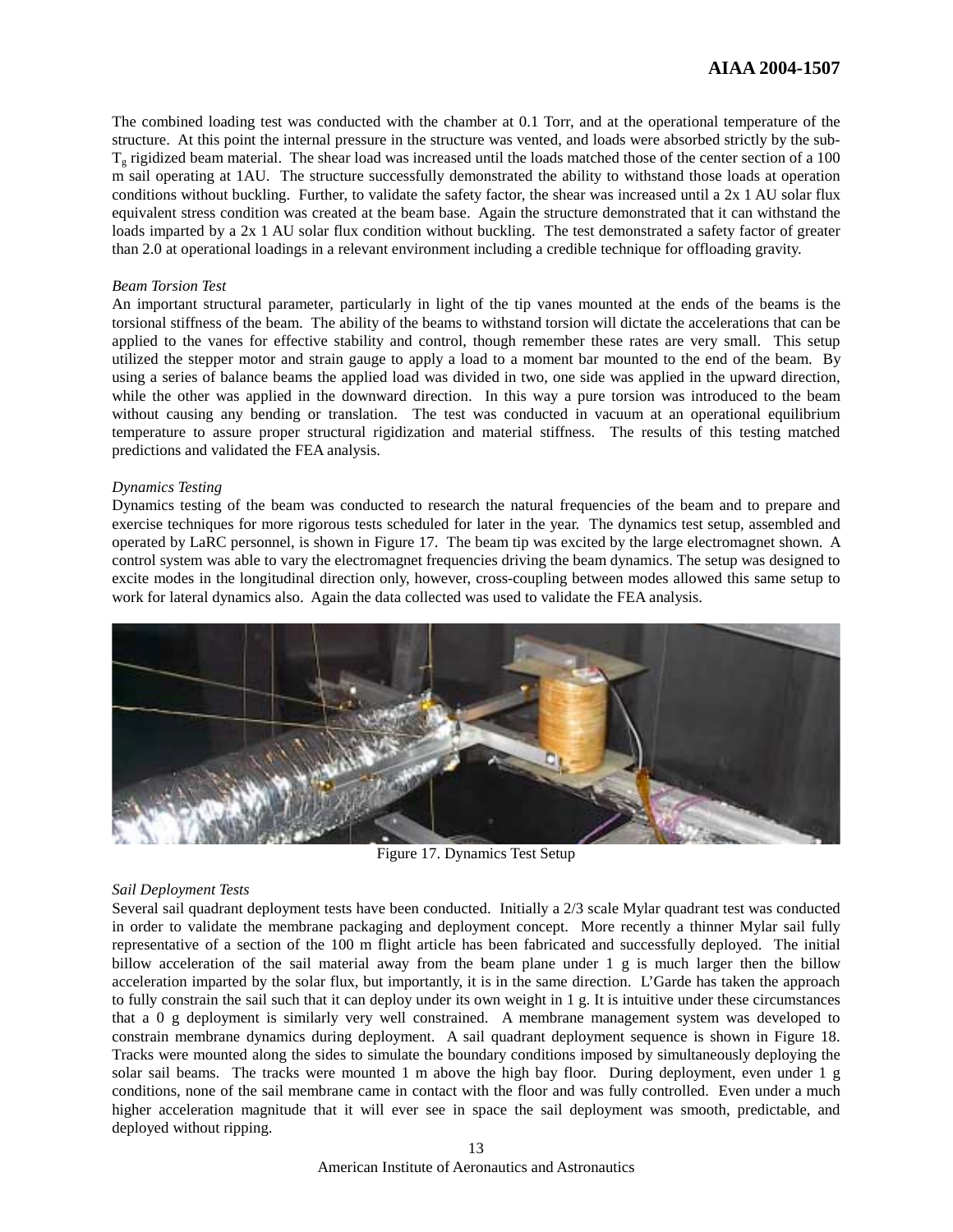

Figure 18. 10 m Sail Quadrant Deployment

# Upcoming Tests

## *10 m Test Article*

The component and subsystem tests will lead to a 10 m sector test of a full solar sail configuration. As scaling of the various materials of the concept is not feasible, a 10 m square sector of the full-scale configuration will be fabricated and tested. While at the Plum Brook 30 m vacuum cold plates will be used locally to rigidize the boom components and allow structural testing. Again, photogrammetry and laser vibrometry will be conducted and all data will be used to validate structural assumption and FEA models. A successful conclusion of this test will bring the solar sail system technology to a TRL of 5 or greater.

## *20 m Test Article (Phase 3)*

In a planned follow-on contract, a larger 20 m square sector of the solar sail configuration will be thermal vacuum tested in NASA's Plum Brook 30 m chamber. This ambitious test will bring all of this work and analysis together. A successful conclusion will see the solar sail system TRL level raised as close to 6 as is possible under ground test conditions paving the way for a flight experiment.

# **Structural Analysis**

A major objective of the ISP L'Garde Solar Sail effort is to validate through testing our analytical methods in order to generate credible predictions of much larger gossamer structures. Our near term goal will be to predict the structural responses of a 10 m and 20 m configuration due to be tested later in the program, and ultimately to generate credible predictions for a 100 m flight article. For programmatic risk reduction a two-prong analytic approach was undertaken. Two separate teams are developing models using different tools. L'Garde is using a combination of NASTRAN and FAIM, while LaRC is utilizing ABAQUS, Figure 19. So far both teams have successfully completed and exercised the beam models and full 10m configurations including sail quadrants are well underway.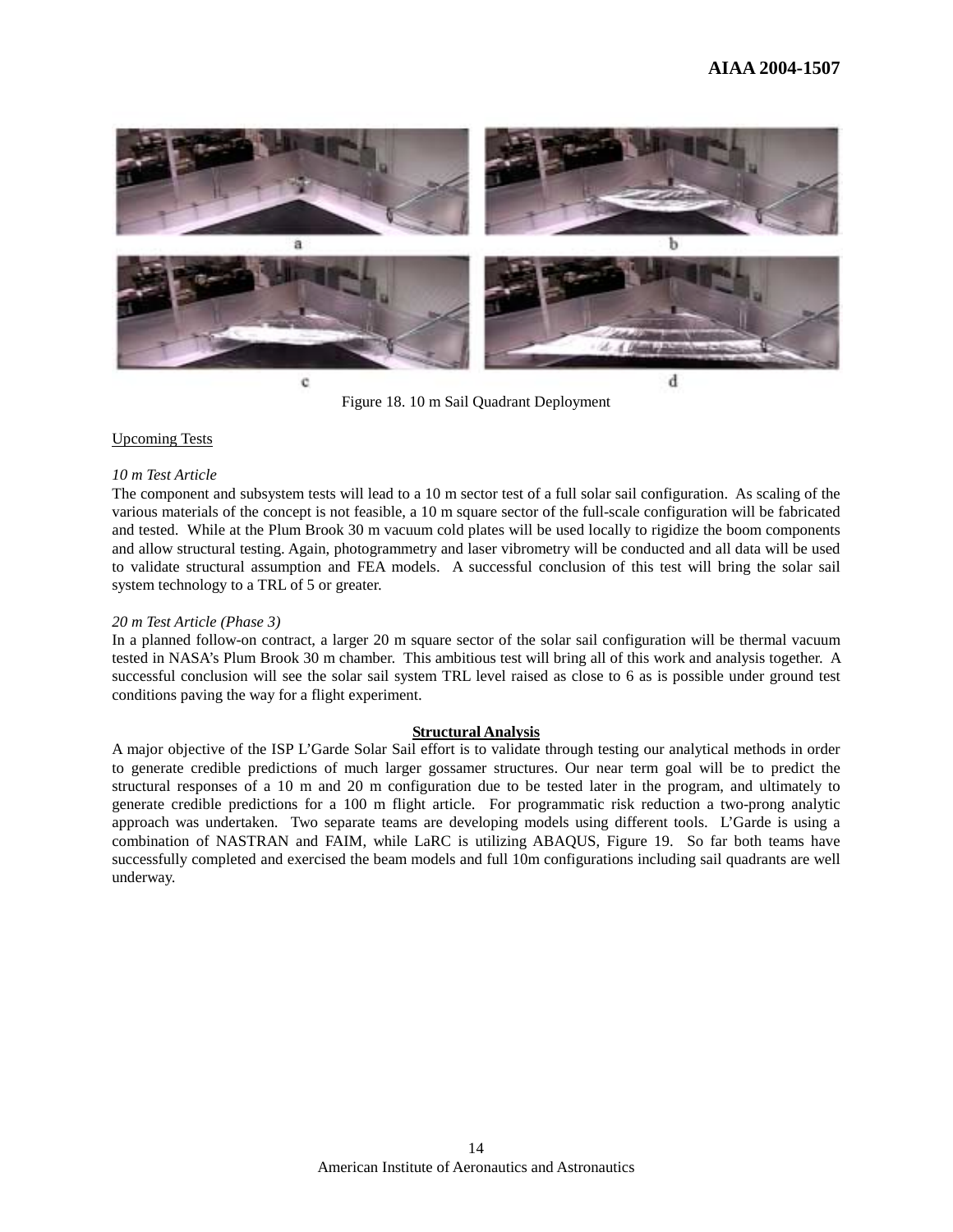

Figure 19. L'Garde NASTRAN and LaRC ABAQUS FEA Models

## **Scalability**

Many missions require large sails in order to carry more payload or to achieve higher specific accelerations. A scaling analysis was undertaken using L'Garde analysis tools and the results shown in Figure 20. The X-axis depicts the size of the sails in square meters, while the Y-axis shows the areal density of the sailcraft. All configurations shown on the chart assume a 50.0 kg payload, and 43.3 kg of spacecraft elements for power generation, communications, and guidance and control. In reality these requirements will likely change with the given mission scenarios, however, in the interests of this scaling analysis, these parameters were fixed.



Figure 20. Mission Scalability

The striped sail architecture and excellent mechanical synergism with the conically stowed boom allows scalability without high mass penalties. As shown in Figure 20, the baseline design, with minor modification and scaling, is capable of all of the NASA "high-pull" missions shown.

# **Summary**

The team of L'Garde, Ball Aerospace, JPL, and LaRC has developed a highly scaleable solar sail configuration to meet and exceed the requirements of many of NASA's future missions. This configuration was enabled by inflatably

15